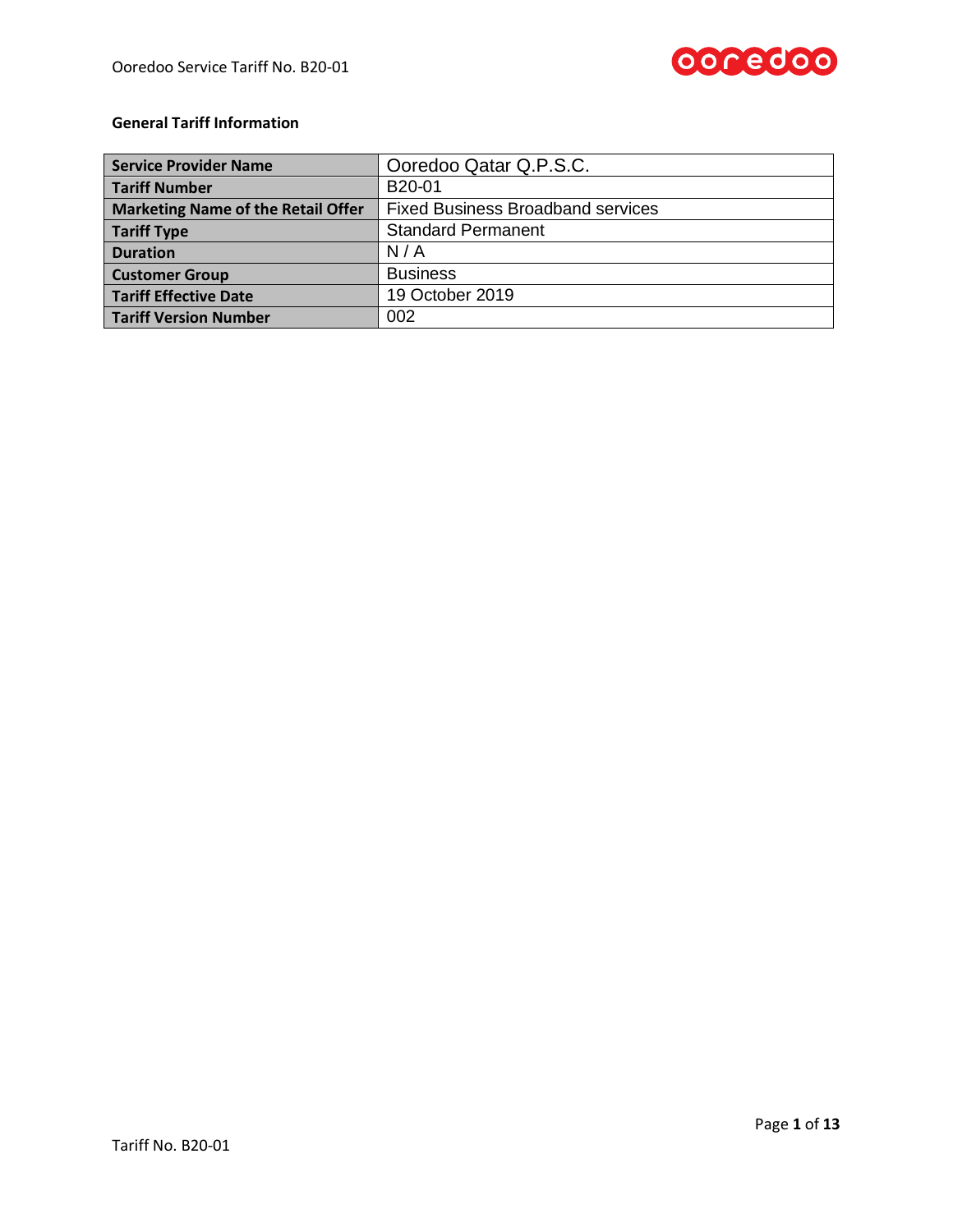

### **1. Definitions**

- **1.1.** ADSL Asymmetric Digital Subscriber Line. A data communications technology that enables fast data transmission over copper telephone.
- **1.2.** Anti Spamming– A service made available to subscribers by Ooredoo for identifying and blocking unwanted email sent to the, Ooredoo hosted, subscriber's email address
- **1.3.** Bit the lowest unit of data usage.
- **1.4.** Broadband –High-speed Internet access through fixed and wireless networks.
- **1.5.** Byte 8 bits.
- **1.6.** Connection Charges the charges identified in the applicable tariff for connection of the basic and optional services and payable once in advance
- **1.7.** CPE Customer premises equipment. Typically refers to a broadband modem or Wi-Fi router.
- **1.8.** Data Device Data modem i.e. a USB modem, PCMCIA data card or laptop embedded modem.
- **1.9.** Data Only SIM A USIM which only allows data access only (i.e. No voice access). For use in a data device such as a USB modem, PC Data card or embedded in a laptop.
- **1.10.** Disk Space for E-Mail The amount of storage available to a customer for hosting email
- **1.11.** GB Giga Bytes. 1 GB is 1024 MB.
- **1.12.** MB Mega Bytes. 1 MB is 1024 KB.
- **1.13.** Mbps Mega Bits per second.
- **1.14.** Mobile Broadband The data service which enables, by using one or more bearer services, the subscriber to download and/or upload information.
- **1.15.** Monthly Recurring Fee the monthly subscription fee identified in the applicable tariff and payable every months in advance
- **1.16.** Ooredoo: Ooredoo Qatar Q.P.S.C.
- **1.17.** Router An intelligent device that enables a number of end-user electronic devices to share a single data service simultaneously.
- **1.18.** Self Care/Assisted Care The support tools available to the subscriber which enable the subscriber to conduct certain diagnostic tests to identify and correct problems with their service themselves, or with the aid of Ooredoo Technical Support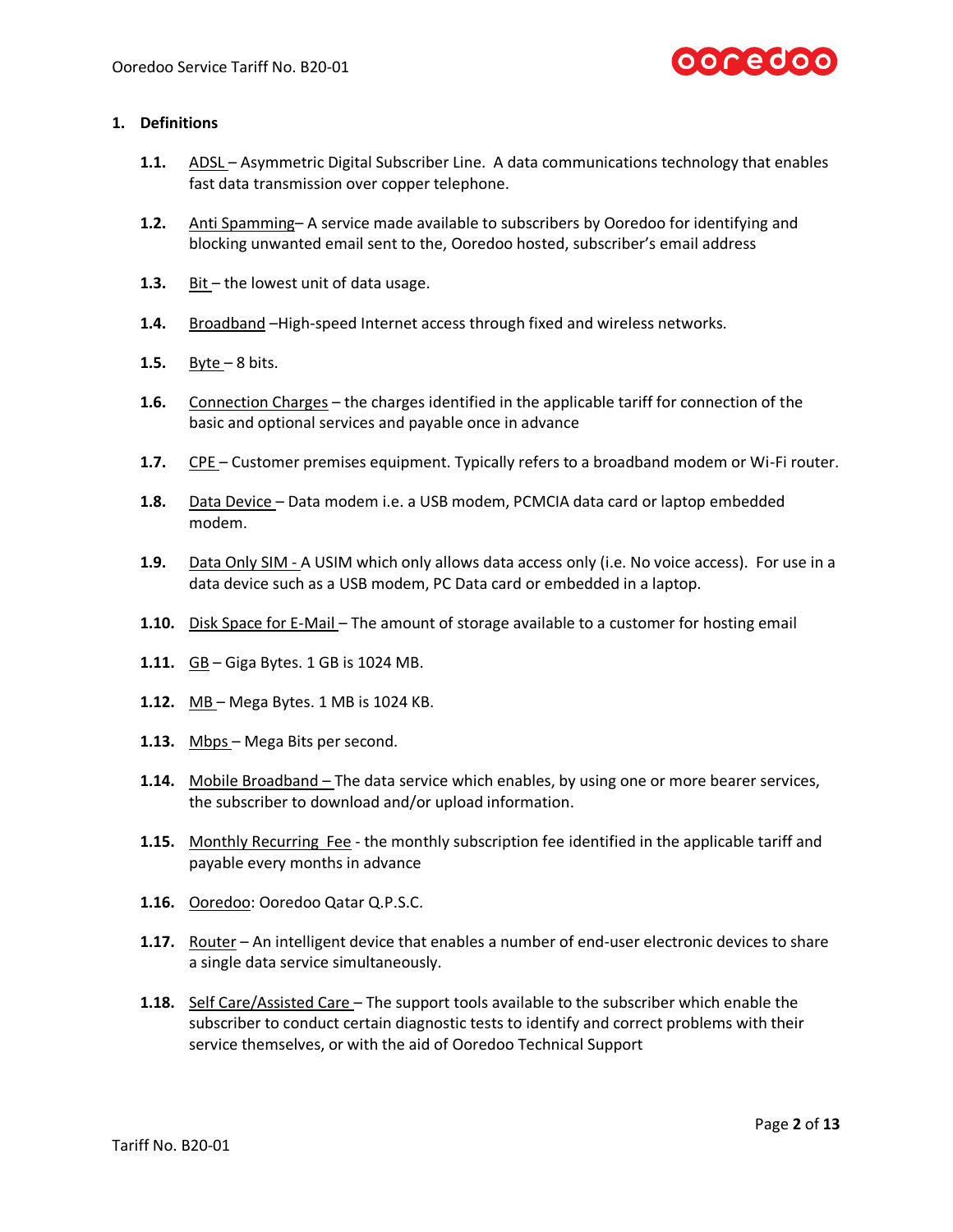

- **1.19.** Service Internet (including Broadband and WiFi), offerings, any combination thereof and/or any of these Internet offerings individually.
- **1.20.** Subscriber The person or entity that enters into an agreement with Ooredoo to receive and pay for service.
- **1.21.** URL Filtering The ability for the subscriber to allow or disallow access to certain websites
- **1.22.** Virtual domain A Virtual Domain (or Domain Name) is a unique identifier which can be registered by Ooredoo at the request and on behalf of the subscriber, and which may be used for the Customer's email or website requirements
- **1.23.** Web space The amount of storage available to a subscriber for hosting a website
- **1.24.** WiFi Wireless high-speed access to the Internet provided using IEEE-802.11 technology.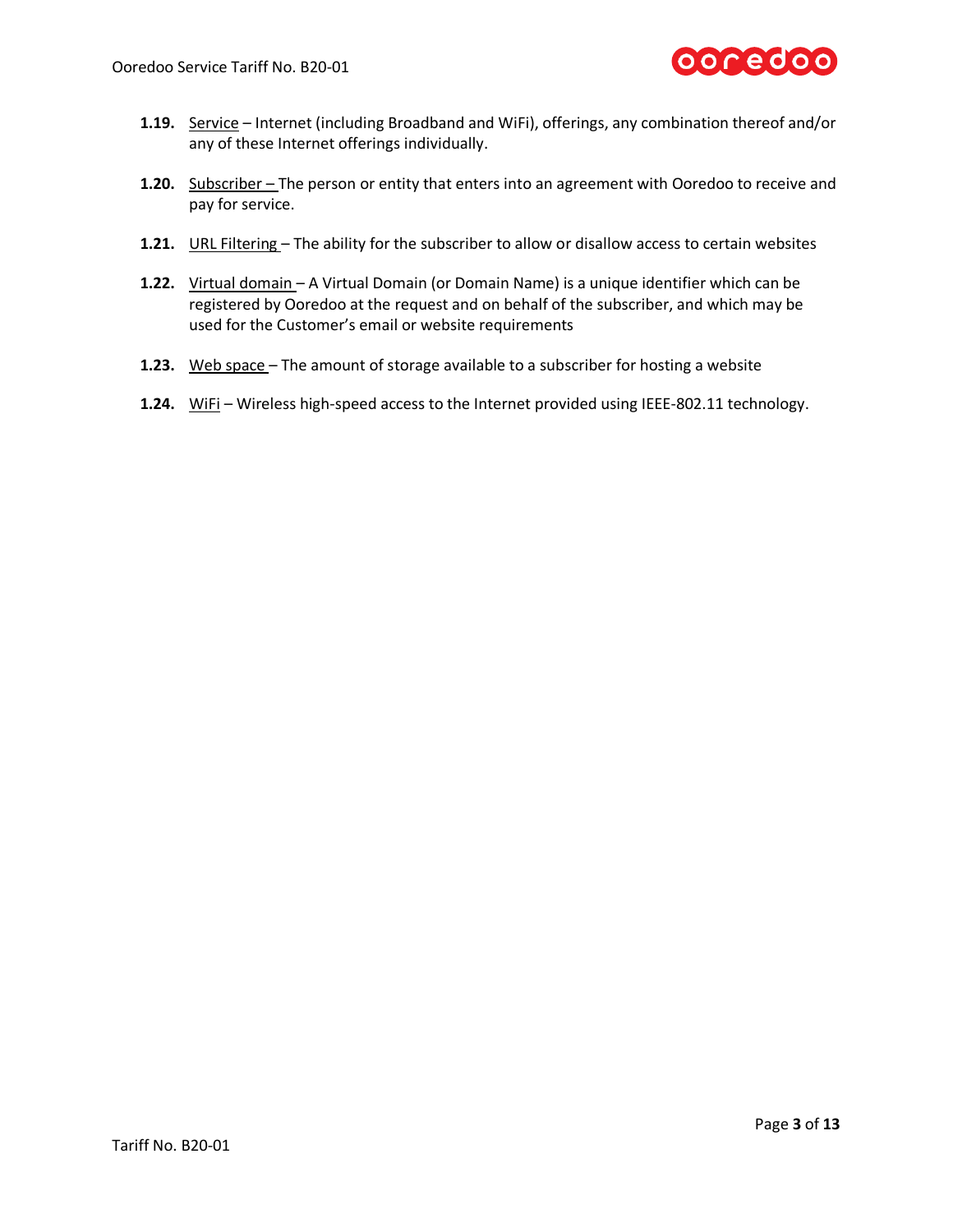

## **2. Tariff Terms and Conditions**

- **2.1.** This tariff is neither a special promotion nor a readjustment.
- **2.2.** This tariff will be effective as of the date established in this tariff and will automatically cease being effective if, subject to CRA approval, Ooredoo publishes a new tariff for this service or publishes notification on its webpage that this tariff is no longer effective.
- **2.3.** From time to time, and subject to CRA approval, Ooredoo may publish promotions and readjustments on its webpage or by other means. Such promotions and readjustments will automatically modify this tariff as specified by Ooredoo as of the date Ooredoo publishes such promotions or readjustments.
- **2.4.** This tariff contains charges and conditions applicable to the provision of Fixed Business Broadband Services.
- **2.5.** These terms and conditions are in addition to the terms and conditions specified in other tariffs and Master Services Agreement.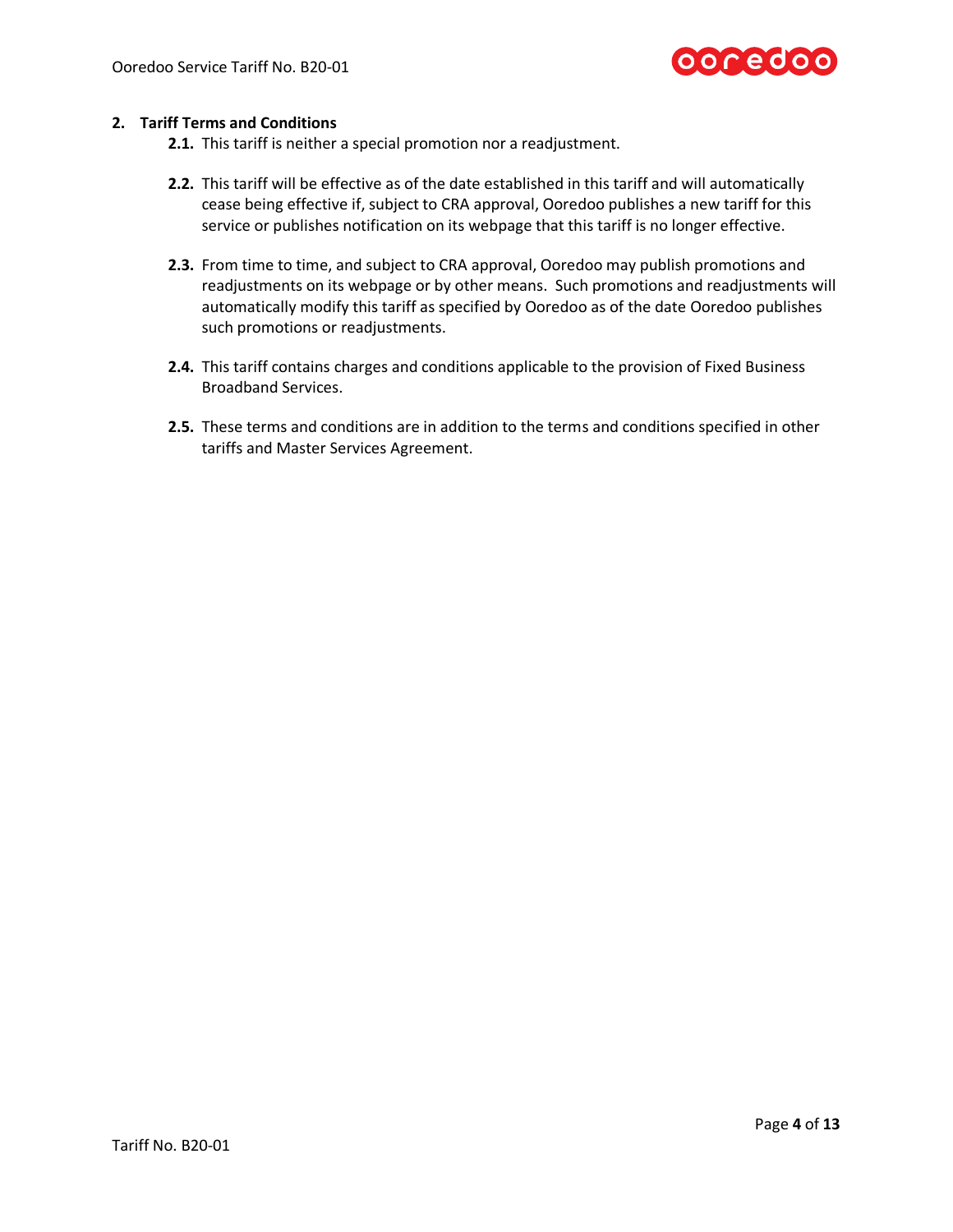

### **3. Service Description**

- **3.1.** Broadband is fast access to the Internet for surfing the Web, downloading and uploading data such as movies, music, videos, pictures and other files. Fixed broadband service may be delivered to the subscriber via a variety of technologies including ADSL.
- **3.2. Commencement of Service:** The subscriber will be provided with the necessary CPE and service installation required in order to use the service. The service will be provided within 30 consecutive days from order, subject to technical feasibility.
- **3.3. Minimum Service Period:** The minimum service period is three (3) months commencing from the date of activation of service.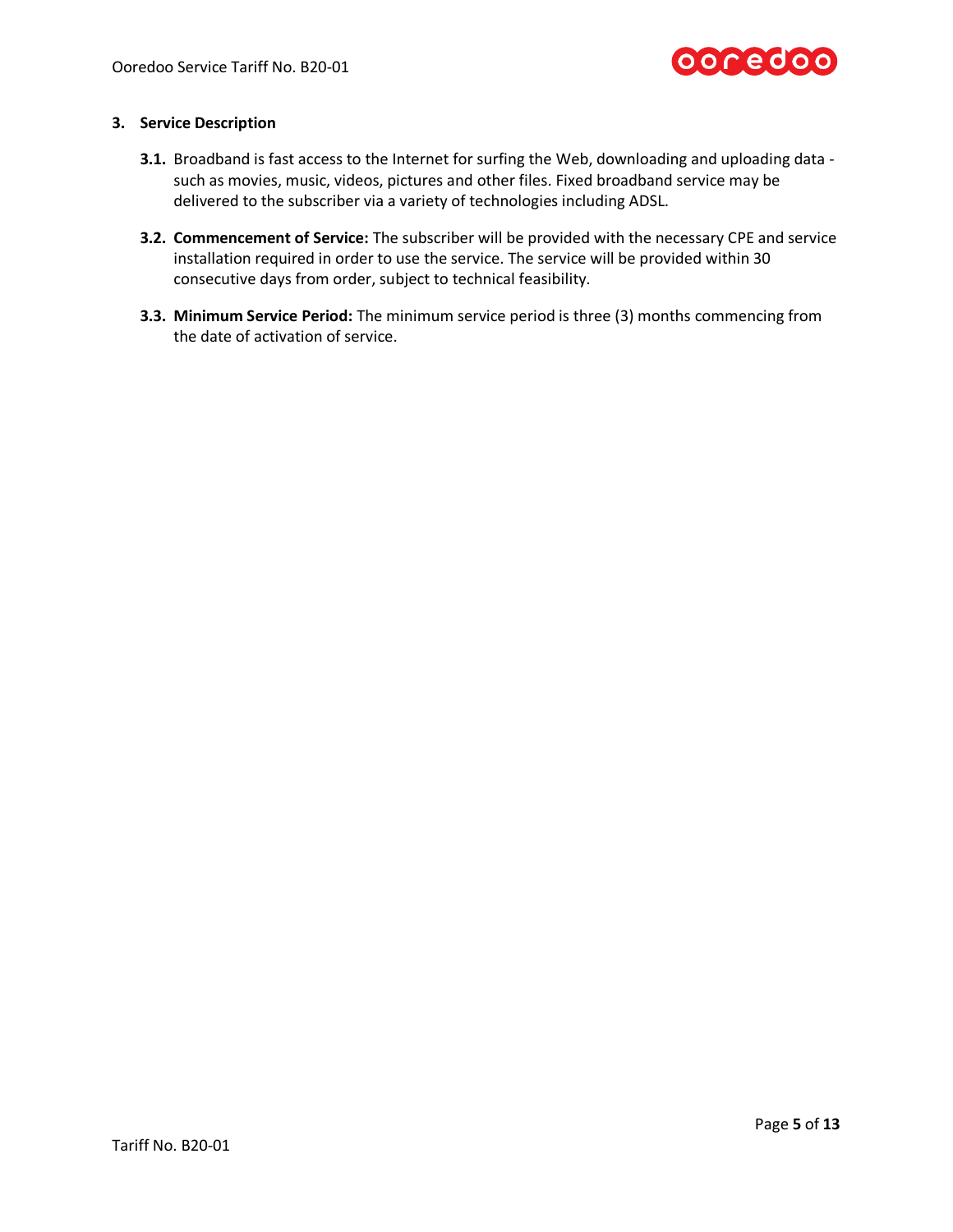

### **4. Service Features and Charge Rates**

#### **4.1. Fixed Business Broadband Services**

- **4.1.1. Description:** Ooredoo offers the Fixed Business Broadband Service in two (2) variants:
	- **4.1.1.1. Speed variant Description:** This service variant is provided with different download speed rate variants from 1Mbps and up to 8Mbps. The charge rate is shown in Section [4.1.3](#page-6-0)[4.1.3.](#page-6-0)
	- **4.1.1.2. Usage variant Description:** This service variant is provided with an inclusive usage allowance of 5GB per month, irrespective of the business subscriber's actual speed of service. The charge rate for this 'standard' allowance of the usage-based business broadband service variant is shown in Section [4.1.3](#page-6-1)

## **4.1.2. Conditions:**

- **4.1.2.1.** The usage-based business subscriber's speed of broadband service is determined by the highest available speed achievable at the subscriber's business premises location and currently subject to a maximum attainable speed of 8Mbps downstream.
- **4.1.2.2.** Business subscribers provisioned with the usage-based business broadband service variant will receive a 'download' speed of service of not less than 1 Mbps, subject to a subscriber–selected service usage limit as explained in Sectio[n 4.1.2.33](#page-5-0). If the subscriber-selected service usage limit is exceeded, the subscriber's service speed is automatically restricted to a maximum of 56kbps for the remainder of the subscriber's monthly billing cycle.
- <span id="page-5-0"></span>**4.1.2.3.** Business subscribers can select a limit to their monthly usage entitlement via an online interface and thereby constrain their maximum monthly broadband service usage charges. Pre-defined additional monthly usage limits and their associated costs are noted in Section [4.1.5.3.](#page-8-0) However, such pre-defined limits and associated costs are for complete usage of the relevant additional usage limits and the subscriber will only be charged for the subscriber's actual usage in excess of 5GB per month in increments of 1MB.
- **4.1.2.4.** Both downloaded and uploaded data are accounted for in the subscriber's usage.
- **4.1.2.5.** If a subscriber exceeds their inclusive Mobile Broadband monthly quota, the subscriber will be charged for out of Usage Quota usage for all such excess usage rounded to the nearest MB.
- **4.1.2.6.** The subscriber may not rollover any unused Mobile Broadband Usage Quota to the next charging period.
- **4.1.2.7.** The subscriber will receive SMS notifications to a customer pre-defined mobile number when the subscriber's monthly usage reaches 80%, 95% and 100% of the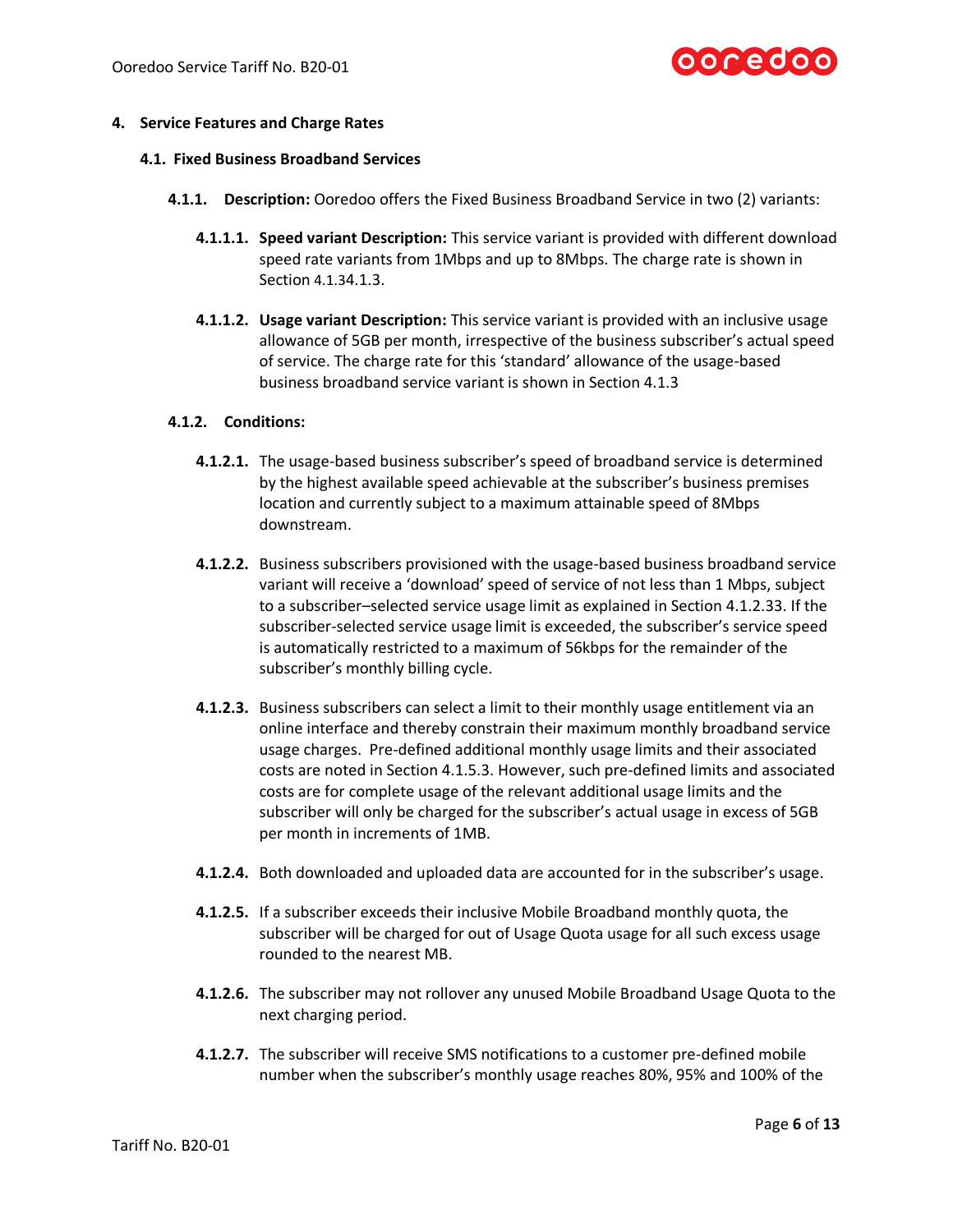

subscriber's standard monthly usage allowance. Such SMS notifications can be activated or deactivated using a business broadband online interface.

- **4.1.2.8.** All business broadband service variants include the provision of a Wi-Fi Router which enables the subscriber to connect a number of electronic devices to the broadband service simultaneously.
- **4.1.2.9.** All Fixed Business Broadband service variants are provided with a business mobile broadband data-only SIM card to provide a secondary, resilient service option in the event of loss of the business subscriber's primary Fixed Business Broadband service. Usage of the secondary mobile broadband service is subject to the terms, conditions and charge rates applicable in the Business Mobile Broadband Service tariff B32-01 and does not contribute to the subscriber's usage of any fixed business broadband service variant.
- <span id="page-6-1"></span><span id="page-6-0"></span>**4.1.3. Charge:** The Fixed Broadband and Mobile Broadband Service Bundle charge rates are listed in the following table and are subject to the conditions set forth herein. The table also includes a comparison with the charges applicable to the relevant standalone fixed broadband service and Mobile Broadband service options

| <b>Fixed-Mobile Broadband Service</b>       |                                  |       |      |                |              |
|---------------------------------------------|----------------------------------|-------|------|----------------|--------------|
| <b>SERVICE FEATURES</b>                     | <b>Fixed Bandwidth variant *</b> |       |      |                | <b>Usage</b> |
|                                             | <b>8M</b>                        | 4M    | 2M   | 1 <sub>M</sub> | <b>Base</b>  |
|                                             |                                  |       |      |                |              |
| <b>Standalone Fixed Broadband Monthly</b>   | 1,600                            | 1,200 | 900  | 600            | 300          |
| recurring charge (QAR)                      |                                  |       |      |                |              |
| <b>Standalone Mobile Broadband Monthly</b>  | 200                              | 200   | 100  | 100            | N/A          |
| recurring charge (QAR)                      |                                  |       |      |                |              |
| <b>Total Standalone constituent service</b> | 1,800                            | 1,400 | 1000 | 700            | N/A          |
| Monthly recurring charge (QAR)              |                                  |       |      |                |              |

**Standalone service charges**

### **ADSL and Mobile Broadband Service Bundle charges**

|                                                                                  | <b>Bandwidth variant *</b>      |       |               |                |                             |
|----------------------------------------------------------------------------------|---------------------------------|-------|---------------|----------------|-----------------------------|
|                                                                                  |                                 |       |               |                |                             |
| <b>Fixed Broadband Service Variant</b>                                           | <b>8M</b>                       | 4M    | 2M            | 1 <sub>M</sub> | <b>Usage</b><br><b>Base</b> |
| <b>Mobile Broadband Monthly Usage Quote</b>                                      | 5GB per Month                   |       | 2GB per Month |                |                             |
| <b>Total Fixed and Mobile Broadband Bundle</b><br>monthly recurring charge (QAR) | 1,600                           | 1,200 | 900           | 600            | 300                         |
| <b>Upgrade Service speed (QAR)</b>                                               | <b>NIL</b>                      |       |               |                |                             |
| Downgrade service speed (QAR)                                                    | <b>NIL</b>                      |       |               |                |                             |
| <b>Mobile Broadband out of usage Quote</b><br>charge rate (QAR/MB)               | 0.06/MB                         |       |               |                |                             |
| <b>Contract Benefits (See section 4.1.3.1)</b>                                   | Free USB Mobile Broadband modem |       |               |                |                             |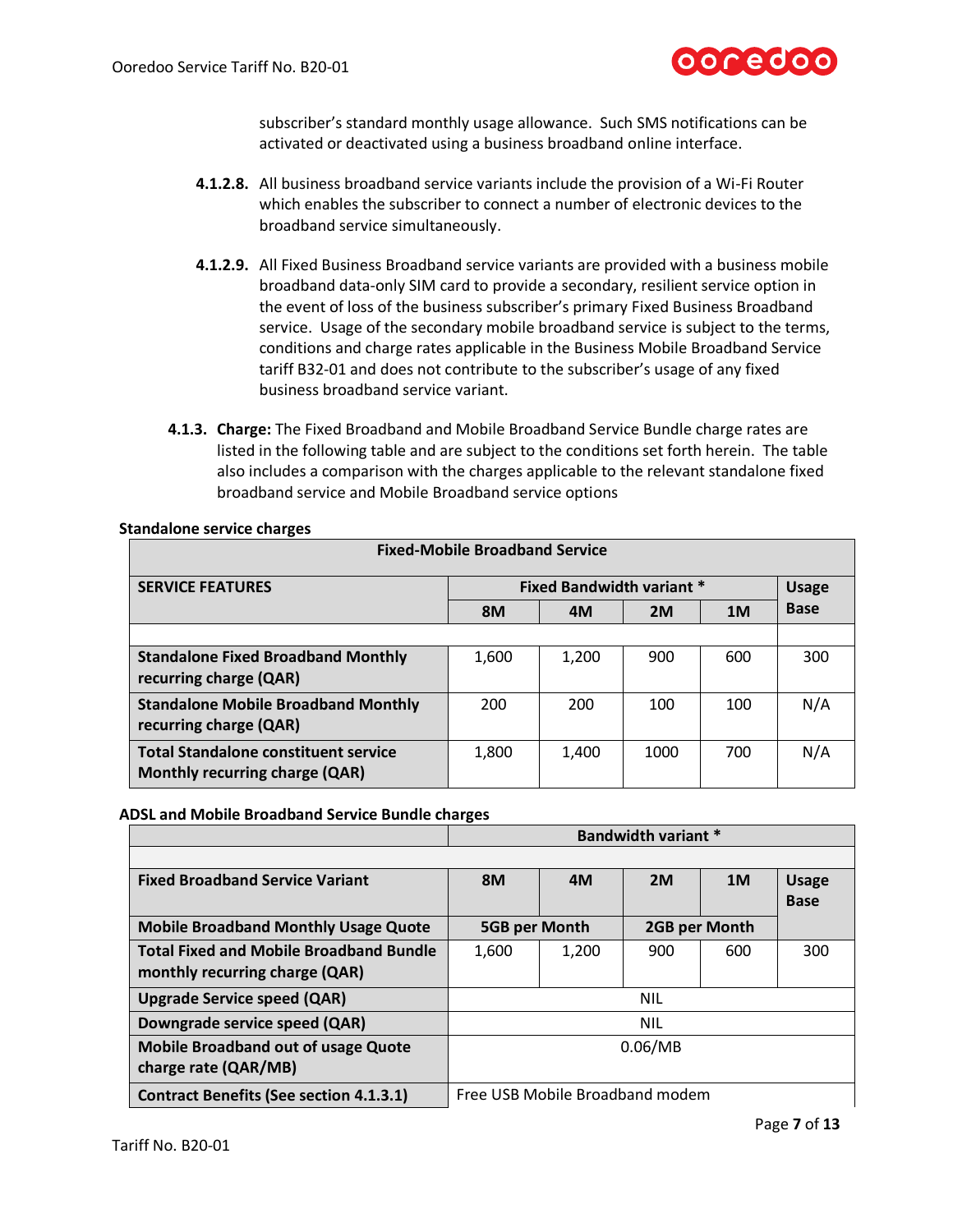

|                                                                                                                                                                                                                                                                                                                         | Free Wi-Fi Router |
|-------------------------------------------------------------------------------------------------------------------------------------------------------------------------------------------------------------------------------------------------------------------------------------------------------------------------|-------------------|
| Shift of broadband service from the<br>business subscriber's location to another<br>location is charged at QAR 100 to the<br>same business subscriber. This does not<br>include any charges relating to shift of the<br>related business landline service (see<br><b>Business Landline Tariff Document B01-</b><br>01). | 100               |

- <span id="page-7-0"></span>**4.1.3.1.** Customers subscribing with a commitment period, six months, will receive the subscriber CPE free of charge. The charges waived are QAR210 and QAR199 for a subscriber's Broadband Wi-Fi router and USB mobile broadband modem, respectively. Customers may acquire equipment that they intend to use to receive the service from a third party as noted in Section [6.6.](#page-11-0)
- **4.1.4. Associated Features and Services:** features and service elements are available in respect of the bundled fixed Broadband Service beyond those indicated as included in Section **Error! Reference source not found.** herein. The additional features and service elements are indicated in the table below.

| <b>Bundle Service Features</b>         | <b>Bandwidth variant</b>                                              |                  |                  |                         |                   |
|----------------------------------------|-----------------------------------------------------------------------|------------------|------------------|-------------------------|-------------------|
|                                        | <b>8M</b>                                                             | 4M               | 2M               | 1M                      | <b>Usage Base</b> |
| <b>Maximum Download Speed</b>          | 8 Mbps                                                                | 4 Mbps           | 2 Mbps           | 1 Mbps                  | Up to<br>8Mbps    |
| <b>Maximum Upload Speed</b>            | 1 Mbps                                                                | 512 Kbps         | 256 Kbps         | 128 Kbps                | 1Mbps             |
| <b>Virtual Domain</b>                  | 2 Free<br>Domain                                                      | 1 Free<br>Domain | 1 Free<br>Domain | 1 Free<br><b>Domain</b> | 1 Free<br>Domain  |
| <b>Doman Name</b>                      | Free with the following address: www.[Domain Name].qa                 |                  |                  |                         |                   |
| Free Web Space (MB)                    | $1$ GB<br>500 MB<br>250 MB<br>100MB<br>100MB                          |                  |                  |                         |                   |
| <b>Free Disk Space For E-Mail (MB)</b> | $10$ GB<br>5GB<br>2 GB<br>1GB<br>1GB                                  |                  |                  |                         |                   |
| <b>Standard Usage Allowance</b>        | Unlimited<br>Unlimited<br>Unlimited<br>Unlimited<br>5 GB per<br>month |                  |                  |                         |                   |
| <b>Anti Spamming</b>                   | Included                                                              | Included         | Included         | Included                | Included          |
| <b>URL Filtering</b>                   | Included                                                              | Included         | Included         | Included                | Included          |
| <b>Back-up Mobile Broadband Plan</b>   | 5GB                                                                   | 5GB              | 2GB              | 2GB                     | N/A               |
| <b>Self Care/Assisted Care</b>         | Included                                                              |                  |                  |                         |                   |

- **4.1.5.** Subscriber-selected optional additional usage limits and related charge levels applicable to the usage-based service variant:
	- **4.1.5.1.** Subscribers to the usage-based business broadband service variant can select additional limits to monthly usage allowances with associated monthly costs as indicated in the table in Sectio[n4.1.5.3.](#page-8-0)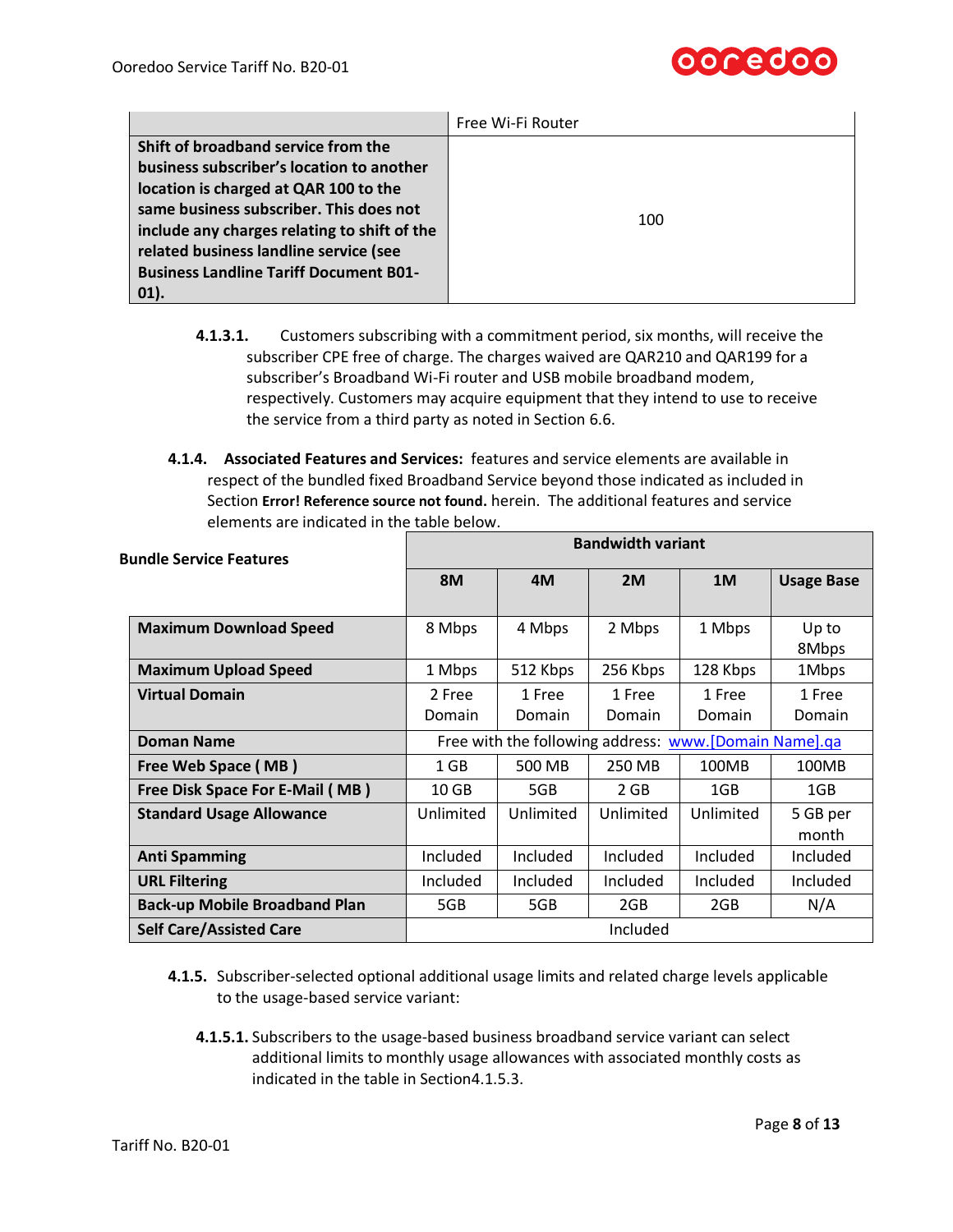

- **4.1.5.2.** The monthly cost is a maximum charge for complete usage of the relevant additional usage level. In practice, all such additional usage over the standard inclusive usage allowance of 5GB per month is charged at an effective rate of QAR60/GB but billed in increments of 1MB (to the nearest whole MB). The extended limit for the fix broadband usage variant shall be modified with 1 month in advance choosing one of the available options in the online interface and shown below:
- <span id="page-8-0"></span>**4.1.5.3.** Subscriber-selected optional additional usage limits and charge levels:

| <b>Monthly charge level</b><br>(QAR) | <b>Additional Usage limit per month</b><br>(GB) |
|--------------------------------------|-------------------------------------------------|
| 60                                   |                                                 |
| 120                                  | 2                                               |
| 300                                  | 5                                               |
| 600                                  | 10                                              |
| 1,500                                | 25                                              |
| 3,000                                | 50                                              |
| 6,000                                | 100                                             |

**4.1.5.4.** A subscriber may select unlimited usage-based fixed business broadband and will be subject to a monthly charge of QAR60/GB billed in increments of 1MB for all usage in excess of the standard inclusive usage allowance of 5GB per month.

### **4.2. Copper to Fiber Migration**

**4.2.1.** Business customer currently subscribed to Ooredoo Copper fixed line services will qualify for the below offer when migrated to Ooredoo Fiber Broadband Services.

|                      | <b>Copper Plan</b> | <b>Copper Monthly</b><br><b>Recurring Charge (QAR)</b> | <b>Fiber Plan</b> | <b>Fibre Monthly</b><br><b>Recurring Charge</b><br>(QAR) | <b>Migration Offer -</b><br><b>Monthly Recurring</b><br>Charge (QAR)                                          |
|----------------------|--------------------|--------------------------------------------------------|-------------------|----------------------------------------------------------|---------------------------------------------------------------------------------------------------------------|
|                      | 1 Mbps             | 600                                                    | 50 Mbps           | 699                                                      | QAR 600 for first six<br>(6) months after<br>migration. Thereafter<br>the price will increase<br>to QAR 699   |
| <b>Business ADSL</b> | 2 Mbps             | 900                                                    | 150 Mbps          | 1,099                                                    | QAR 900 for first six<br>(6) months after<br>migration. Thereafter<br>the price will increase<br>to QAR 1,099 |
|                      | 4 Mbps             | 1,200                                                  | 150 Mbps          | 1,099                                                    | Pay QAR 101 lower<br>price get higher<br>bandwidth.                                                           |
|                      | 8 Mbps             | 1,600                                                  | 300 Mbps          | 1,799                                                    | QAR 1,600 for first six<br>(6) months after                                                                   |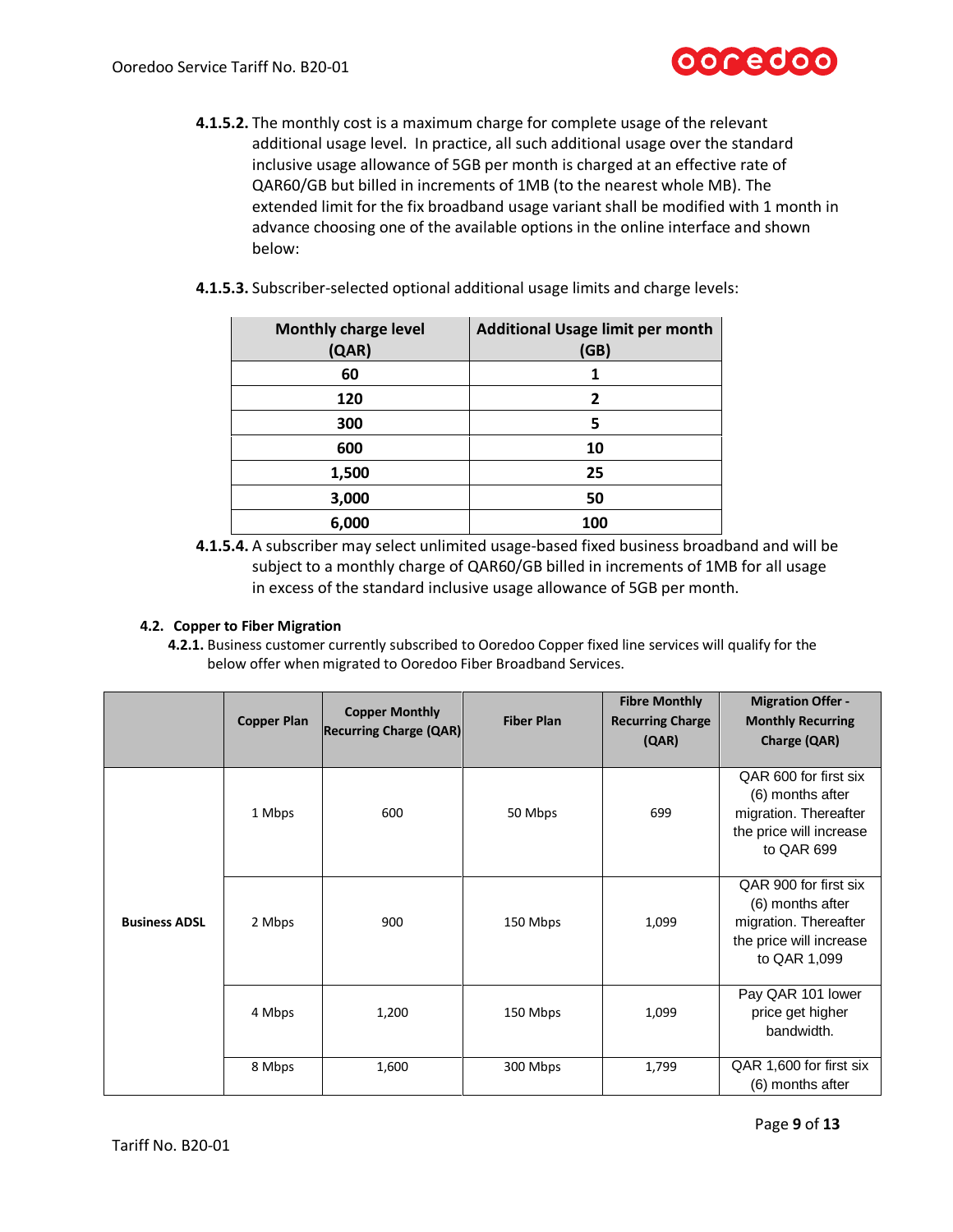

|  |  |  |  | migration. Thereafter<br>the price will increase<br>to QAR 1,799 |
|--|--|--|--|------------------------------------------------------------------|
|--|--|--|--|------------------------------------------------------------------|

**4.2.2.** All additional details about the Business fiber plans can be found in B30-01 Business Fibre Broadband Tariff document which is available at <https://www.ooredoo.qa/portal/OoredooQatar/regulatory>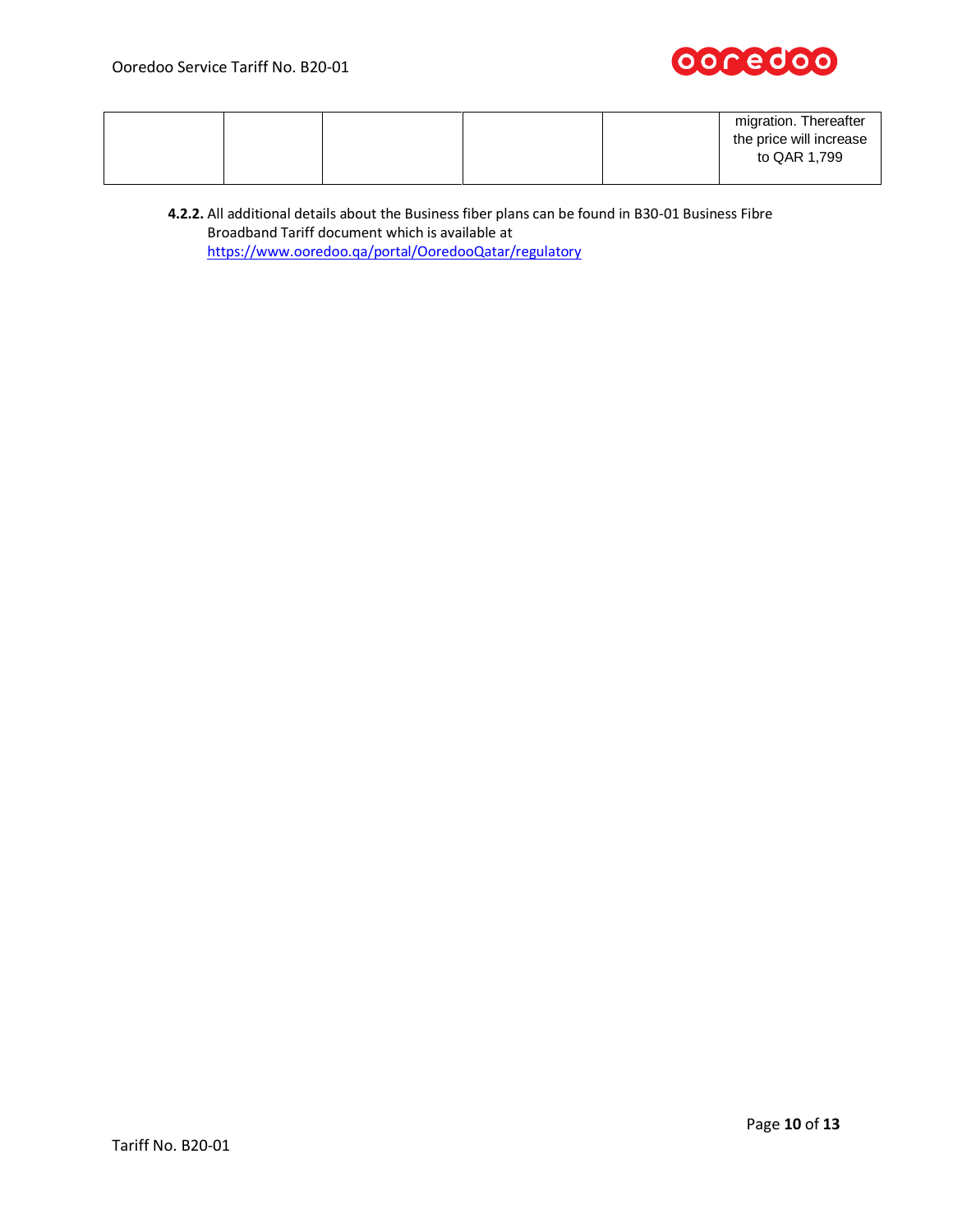

### **5. Service Provider obligations**

- **5.1.** Broadband may not be available in the subscriber's area, their specific location or may not be compatible with their specific landline connection. In order to verify that Ooredoo can provide this service, Ooredoo will need to verify the following:
- **5.2.** That the subscriber's landline is in an area where they can receive broadband services; and
- **5.3.** That the technical characteristics of the subscriber's landline can support broadband services, which may require the performance of a landline test.
- **5.4.** Ooredoo is responsible for servicing and providing technical maintenance of the service. Ooredoo will not provide any maintenance of additional subscriber equipment, apart from CPE provided by Ooredoo at service installation or connection.
- **5.5.** Ooredoo is not responsible for any delays caused in installation due to the subscriber's absence at the agreed installation date or time.
- **5.6.** Ooredoo may, if necessary to protect the network system, suspend, terminate or downgrade a particular broadband service.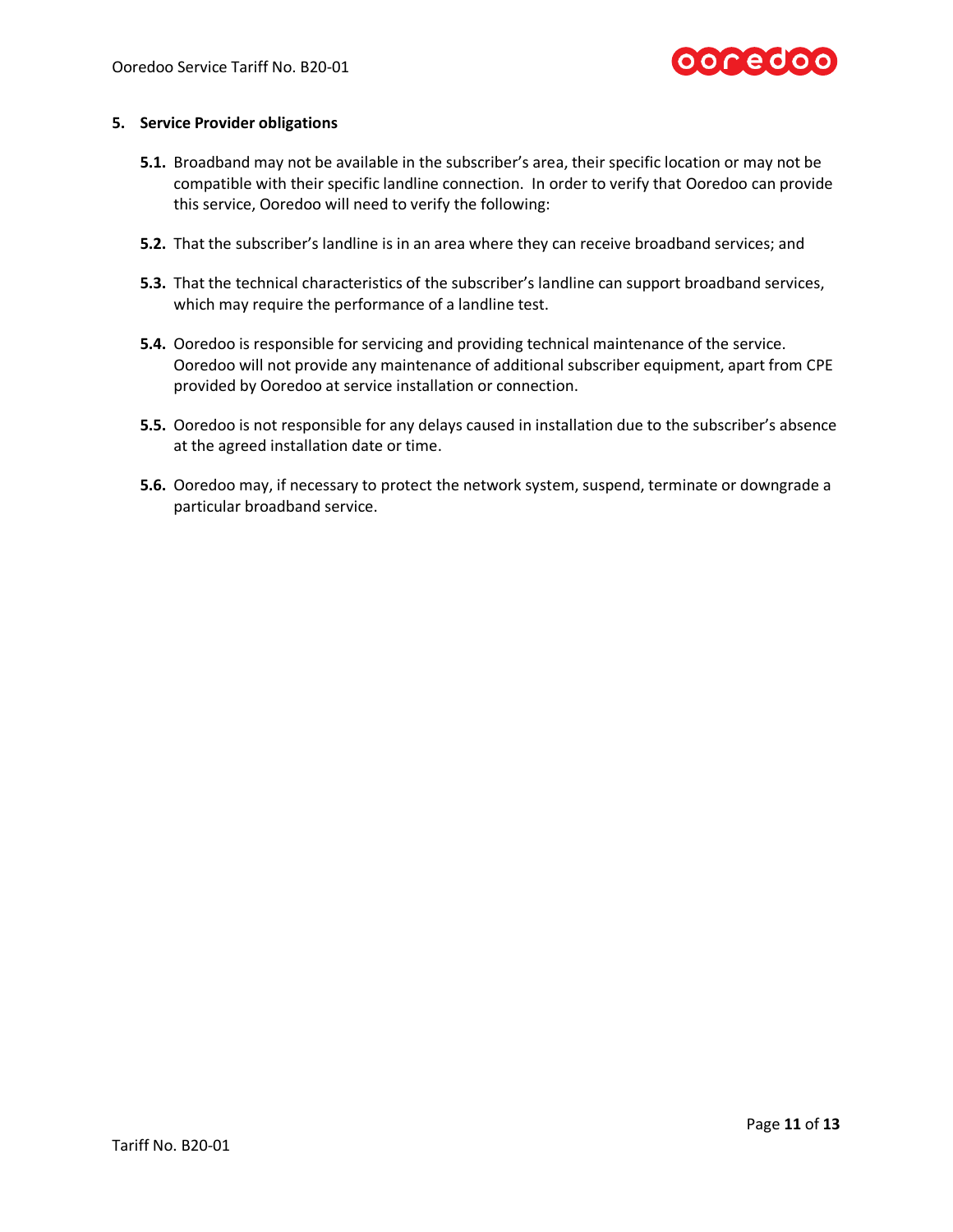

### **6. Subscriber obligations**

- **6.1. Minimum service period:** The minimum service period for the broadband service is three (3) months commencing from the date of activation of service.
- **6.2.** The subscriber must subscribe to receive Ooredoo Business landline service in order to be able to subscribe for fixed broadband service.
- **6.3.** Subscribers may terminate the service at any time but will be liable for the recurring monthly charges applicable to the minimum service period if cancelling the service within the minimum service period.
- **6.4.** Subscribers are liable for the CPE charges waived at service inception conditional upon a six months commitment period if the subscriber terminates service within the commitment period.
- **6.5.** Customers are responsible for backing-up their entire systems before broadband installation takes place and ensuring that the software installed in their computer equipment (and other devices) is compatible with the service and related software.
- <span id="page-11-0"></span>**6.6.** Equipment: Subscribers may acquire equipment that they intend to use to receive the service from a third-party, provided that all equipment used to connect to Ooredoo's networks and facilities is approved by CRA and is compliant with current requirements for technical standards and specifications as stated in the Master Service Agreement, Article 6.3 (Connecting Subscriber Equipment).
- **6.7.** The customer shall comply with any reasonable request by Ooredoo concerning the configuration of their devices and/or the use of the service.
- **6.8.** Ooredoo may require the customer to submit information reasonably related to the service or their connected data devices.
- **6.9.** The subscriber undertakes to use the service personally and for their private interest, and shall not transfer the service or assign it to a third party without obtaining Ooredoo's prior written consent.

END OF TARIFF